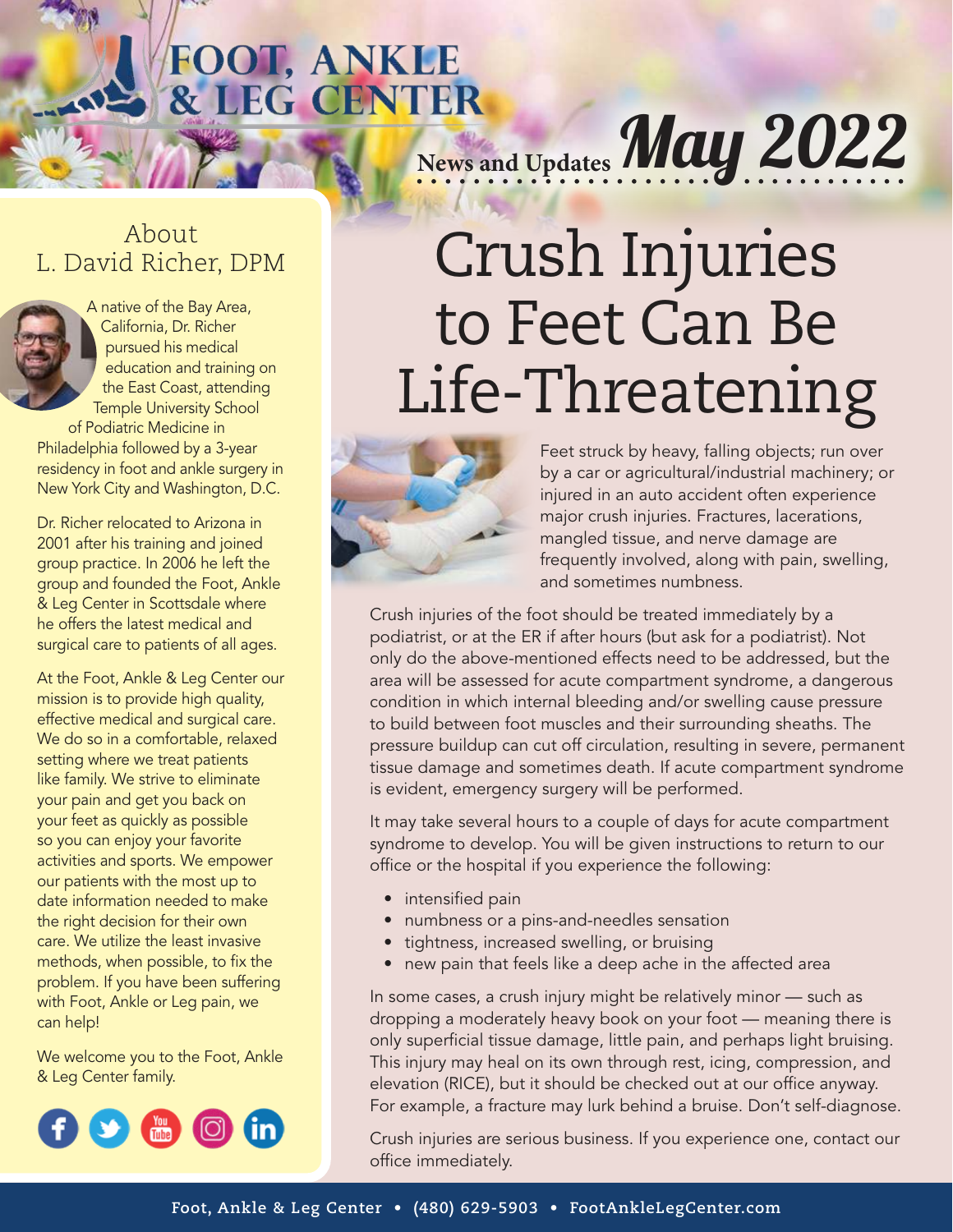### A 'Plantar Plate Tear' Sounds Rather Unpleasant

A plantar plate tear is a significant injury to the ball of the foot that is commonly mistaken for other conditions. An early and accurate diagnosis is key to preventing it from becoming a chronic issue and creating other problems.

Plantar plates are ligaments that hold the metatarsophalangeal (MTP) joints in place. Each foot has five MTP joints — they are the middlemen for the toes and the metatarsal bones (five long bones along the top of the foot). However, only the four lesser toes have plantar plates.

The plantar plates are responsible for keeping the toes contained in the MTP joints, which is especially critical when the toes bend and push off while walking or running, and then return to a straightened position. When a plantar plate stretches or tears, pain and swelling follow in the ball of the foot and extend to the toe; pain may be more prominent if you bend the toe upward; and the affected toe may "pop up" or drift to the side and form a "V" shape with a neighboring toe. The second toe is the most vulnerable to plantar-plate injury.

The following factors contribute to these injuries:

- Bunions can cause abnormal, repetitive stress on the plantar plate of the second toe.
- Excessive pronation, high-heeled shoes, and playing certain sports ripen the chances of plantar-plate dysfunction.
- A single traumatic event can disrupt the plantar plate.

Untreated plantar-plate injuries can lead to increased pain, hammertoes, and arthritis. In early stages, conservative measures are highly successful. Delayed treatment may lead to surgery and six weeks in a walking boot. The choice seems obvious ... our office stands ready to help.

## Mark Your Calendars

- May 5 Cartoonist Day: Gary Larson (The Far Side) has three insects named in his honor.
- May 7 Kentucky Derby: Winning horses bred outside U.S.: 4 (Canada, 2; Great Britain, 2).
- May 8 Mother's Day: Busiest restaurant day of the year! Day with most phone calls, too.
- May 15 National Slider Day: White Castle has and pitcher Steve Carlton had wicked ones.
- May 20 Pick Strawberries Day: The average strawberry has approximately 200 seeds.
- May 30 Memorial Day: Arlington National Cemetery, former property of Gen. Robert E. Lee.
- May 31 Save Your Hearing Day: Outer ears get bigger as we age. Blame gravity and cartilage.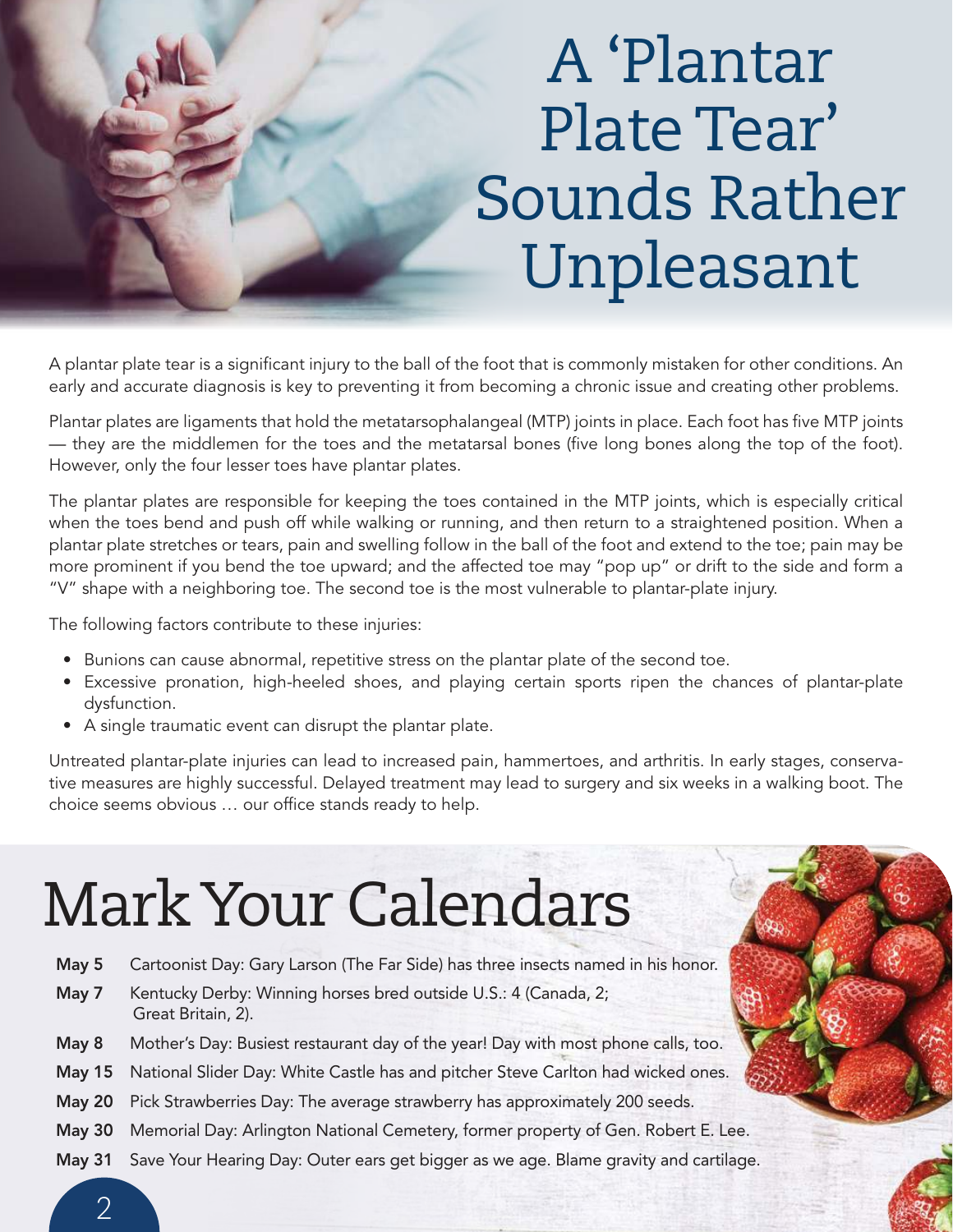### Nature, Science, and Motherhood Yield: 9 brownies; Prep time: 10 minutes; Cook time: 40 minutes

In the first few months following childbirth, most moms (70 to 85 percent) cradle their newborns on their left side. Makes sense for a righthander (keeps the dominant hand free), but roughly two-thirds of left-handed moms do the same thing. Sensory information from the left side of the body is processed in the right side of the brain — the same hemisphere where emotions are processed. Many researchers believe holding the baby on the left side strengthens the mother-infant bond. Babies like the familiar, comforting sound of Mom's heartbeat, too.

Protective-mother instincts are well-documented among mammals, including normally docile cows. Over a recent 15-year span in Great Britain, cows killed 74 people. Most of the killers were cow moms with youngsters. Farmers comprised the majority of victims, but innocent walkers passing by got attacked, too. The government pleaded with farmers not to pen new bovine moms in publicly accessible fields.

Fifty to 80 percent of pregnant women report brain fog during pregnancy, which can last up to two years. The reason? Gray matter is temporarily lost during pregnancy. The good news is that women who suffer the greatest gray-matter losses rate highest on standard assessments of their attachments with their newborns.

Pregnant bottlenose dolphins begin whistling much more frequently about two weeks prior to giving birth. Each dolphin has a unique whistle; the baby in the womb becomes accustomed to this signature whistle prior to birth, giving it a fin up once hitting the outside world.

The adage "gain a child, lose a tooth" has merit. On average, mothers who give birth three or more times lose four more teeth over their lifetimes than moms with fewer than three pregnancies. Gum disease, calcium-absorption issues, and missed dental appointments during pregnancy can add up over time.

### Caramel Cheesecake Brownies … from Scratch … for Mom

An indulgent treat that Mom will appreciate!

#### Cheesecake Filling Ingredients:

- 4 ounces cream cheese
- 1/<sub>2</sub> cup mascarpone
- 3 tablespoons sugar
- 1 tablespoon all-purpose flour

#### Brownie Batter Ingredients:

- $\bullet$   $\frac{2}{3}$  cup all-purpose flour
- 1 tablespoon instant espresso powder
- 1 teaspoon baking powder
- 1/<sub>2</sub> teaspoon salt
- 2 ounces dark chocolate chips
- 2 ounces caramel chips
- 1/<sub>2</sub> cup unsalted butter, cubed
- 1<sup>/4</sup> cups sugar
- 2 large eggs, room temperature
- 1 teaspoon vanilla extract

#### Cheesecake Filling Instructions:

Place cream cheese in a microwave-safe bowl, then heat for 30 seconds until easily spreadable. Add the mascarpone, sugar, and flour, then whisk to combine. Set aside.

#### **Directions**

- 1. Preheat oven to 325° and place rack in the middle position. Line an  $8'' \times 8''$  baking pan with aluminum foil, then spray well with nonstick baking spray.
- 2. Whisk together flour, espresso powder, baking powder, and salt. Set aside.
- 3. Combine chocolate and caramel chips with butter in a bowl, then microwave in 30-second increments until completely melted, stirring after each interval.
- 4. In a large mixing bowl, whisk together sugar, eggs, and vanilla. Add the chocolate-caramel mixture, then whisk until smooth. Add flour mixture and fold until just combined.
- 5. Pour all except 1/2 cup of the brownie batter into the prepared pan. Top with cream cheese filling, and spread evenly along the top.
- 6. Dollop the remaining brownie batter on top, then use the edge of a knife to swirl batter into cream cheese.
- 7. Bake for 40 minutes, or until toothpick or cake tester inserted into the brownies comes out clean. Let cool in pan for 1 hour. Cut into 9 equal squares.

Recipe courtesy of www.aheadofthyme.com.